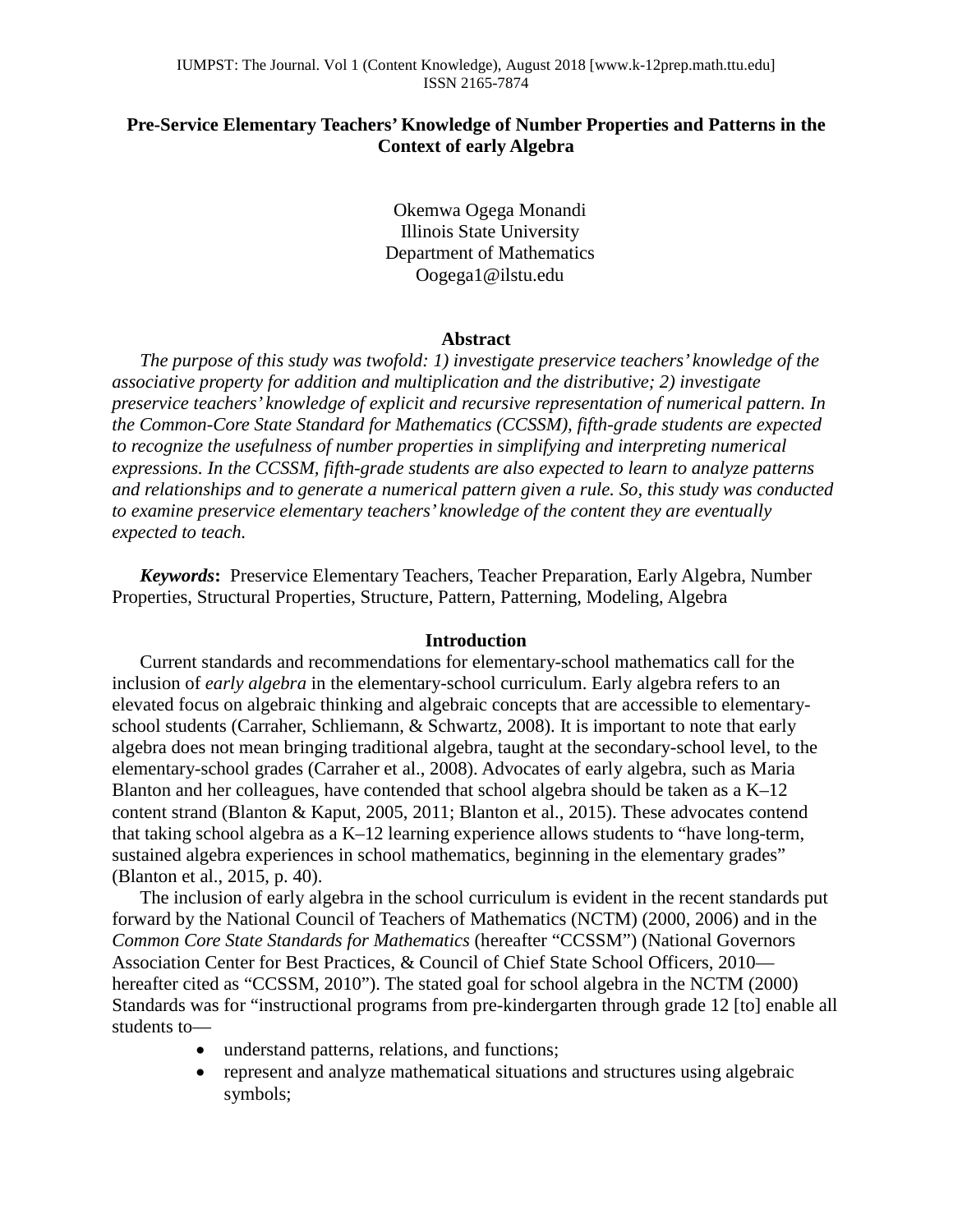- use mathematical models to represent and understand quantitative relationships;
- analyze change in various contexts" (p. 37).

This goal is consistent with the perspective presented by Blanton et al. (2015) to formulate algebra education as a K–12 learning experience. Likewise, the CCSSM (2010) document included specified standards for school algebra in all grades. The inclusion of early algebra learning expectations is evident in the content strand labeled as *Operations and Algebraic Thinking* for grades K–5. Algebra learning expectations for middle-school students are specified as part of the *Expressions and Equations* content strand for grades 6–8. The CCSSM (2010) included a general standard for high school algebra.

#### **Research Focus**

The purpose of this study was to examine preservice elementary teachers' readiness to teach concepts related to early algebra. The focus was on preservice teachers' knowledge of content related to the *modeling* and *structural* aspects of early algebra. These two aspects of school algebra are evident in the NCTM (2000) Standards and in the CCSSM (2010) document. The NCTM (2000) Standard for algebra across all grades includes the requirement for instructional programs to ensure that all students were taught to reason mathematically in their endeavor to understand patterns, relations, functions, and structure in mathematics. CCSSM (2010) stated mathematical practices include: modeling with mathematics, looking for and using structure, and looking for and expressing regularity in repeated reasoning.

In this study, I investigated preservice elementary teachers' knowledge of structural properties, such as the associative properties for addition and multiplication and the distributive property for multiplication over addition, and their knowledge of explicit and recursive representations of numerical patterns. I contend that the inclusion of early algebra is the school curriculum without proper teacher preparation to teach early algebra is futile. Blanton et al. (2015) contended that the adoption of CCSSM (2010) in the absence of proper algebra instruction that meets the current standards would only leave students vulnerable to failure.

### **Number Properties in the Common Core Standards**

Preparers of the common core standards for mathematics considered number properties so important that they included a glossary that contained a list of the pertinent number properties in school mathematics (see CCSSM, 2010, p. 90). The following CCSSM content standards for grades 1 and 3 contain language relating to the relevant number properties that are expected to be learned in the elementary-school grades.

### CCSS.MATH.CONTENT.1.OA.B.3

Apply properties of operations as strategies to add and subtract. Examples: If  $8 + 3 =$ 11 is known, then  $3 + 8 = 11$  is also known (commutative property of addition). To add 2  $+ 6 + 4$ , the second two numbers can be added to make a ten, so  $2 + 6 + 4 = 2 + 10 = 12$ (associative property of addition). (CCSSM, 2010, p. 15)

## CCSS.MATH.CONTENT.3.OA.B.5

Apply properties of operations as strategies to multiply and divide. Examples: If  $6 \times 4$  $= 24$  is known, then  $4 \times 6 = 24$  is also known (commutative property of multiplication). 3  $\times$  5  $\times$  2 can be found by 3  $\times$  5 = 15, then 15  $\times$  2 = 30, or by 5  $\times$  2 = 10, then 3  $\times$  10 = 30 (associative property of multiplication). Knowing that  $8 \times 5 = 40$  and  $8 \times 2 = 16$ , one can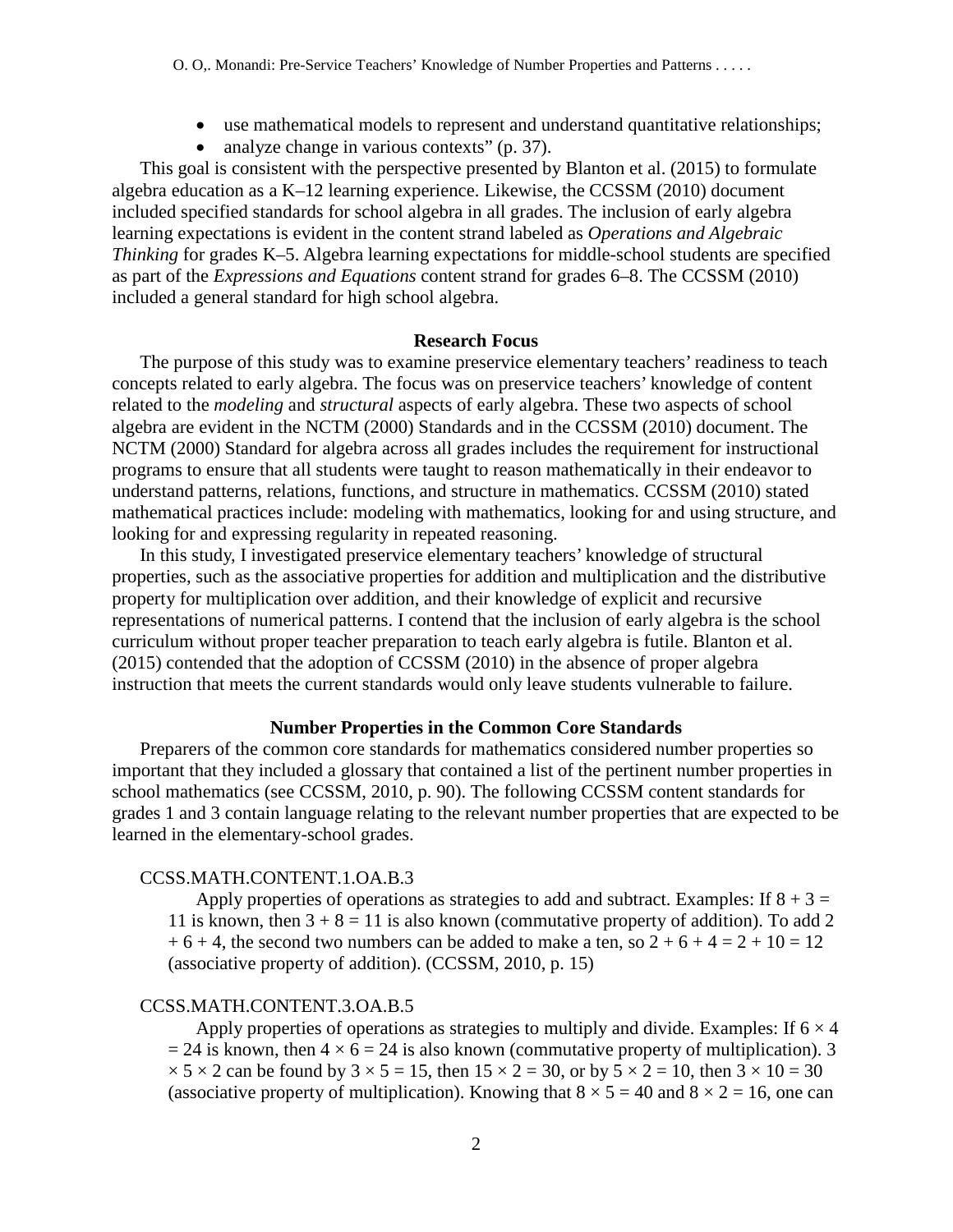find  $8 \times 7$  as  $8 \times (5 + 2) = (8 \times 5) + (8 \times 2) = 40 + 16 = 56$  (distributive property). (CCSSM, 2010, p. 23)

These are not the only standards related to number properties that were listed in the CCSSM (2010) for grades 1–5. This is a sample of what is expected to be learned about structural properties in the elementary-school grades. By the fifth grade, students are expected recognize the usefulness of structural properties in simplifying and interpreting numerical expressions without having to evaluate them.

## **Modeling in the Common Core Standards**

The modeling aspect of school algebra has received the most attention in mathematics education research when compared to the structural aspect in the literature (Kanbir, Clements, & Ellerton, 2017). There are many researchers in the mathematics education community who have put forward the idea that algebra ought to be, and can be, successfully introduced in the elementary-school grades through the modeling and functional thinking approach (see, Blanton et al., 2015; Blanton & Kaput, 2011; Cai & Knuth, 2011; Kaput, 1998; Radford, 2006, 2011). The modeling aspect is evident across all grades in the CCSSM (2010) document. In the elementary-school curriculum, grade 3 students are expected to learn to "solve problems involving the four operations and identify and explain patterns in arithmetic" (CCSSM, 2010, p. 23). Grade 4 students are expected to learn to generate and analyze patterns and to describe them both explicitly and recursively. Grade 5 students are expected to learn to analyze patterns and relationships and to generate a numerical pattern given a rule.

## CCSS.MATH.CONTENT.4.OA.C.5

Generate a number or shape pattern that follows a given rule. Identify apparent features of the pattern that were not explicit in the rule itself. For example, given the rule "Add 3" and the starting number 1, generate terms in the resulting sequence and observe that the terms appear to alternate between odd and even numbers. Explain informally why the numbers will continue to alternate in this way. (CCSSM, 2010, p. 29)

### CCSS.MATH.CONTENT.5.OA.B.3

Generate two numerical patterns using two given rules. Identify apparent relationships between corresponding terms. Form ordered pairs consisting of corresponding terms from the two patterns and graph the ordered pairs on a coordinate plane. For example, given the rule "Add 3" and the starting number 0, and given the rule "Add 6" and the starting number 0, generate terms in the resulting sequences, and observe that the terms in one sequence are twice the corresponding terms in the other sequence. Explain informally why this is so. (CCSSM, 2010, p. 35)

These standards are presented to offer some insight of how the CCSSM (2010) treats the modeling aspect of school algebra. The standards presented above are those related to the explicit and recursive representations of numerical patterns.

## **The Basis for the Present Study**

It should be evident from the discussion and presentation of samples from the CCSSM (2010) content standards for elementary-school grades that both the structure and modeling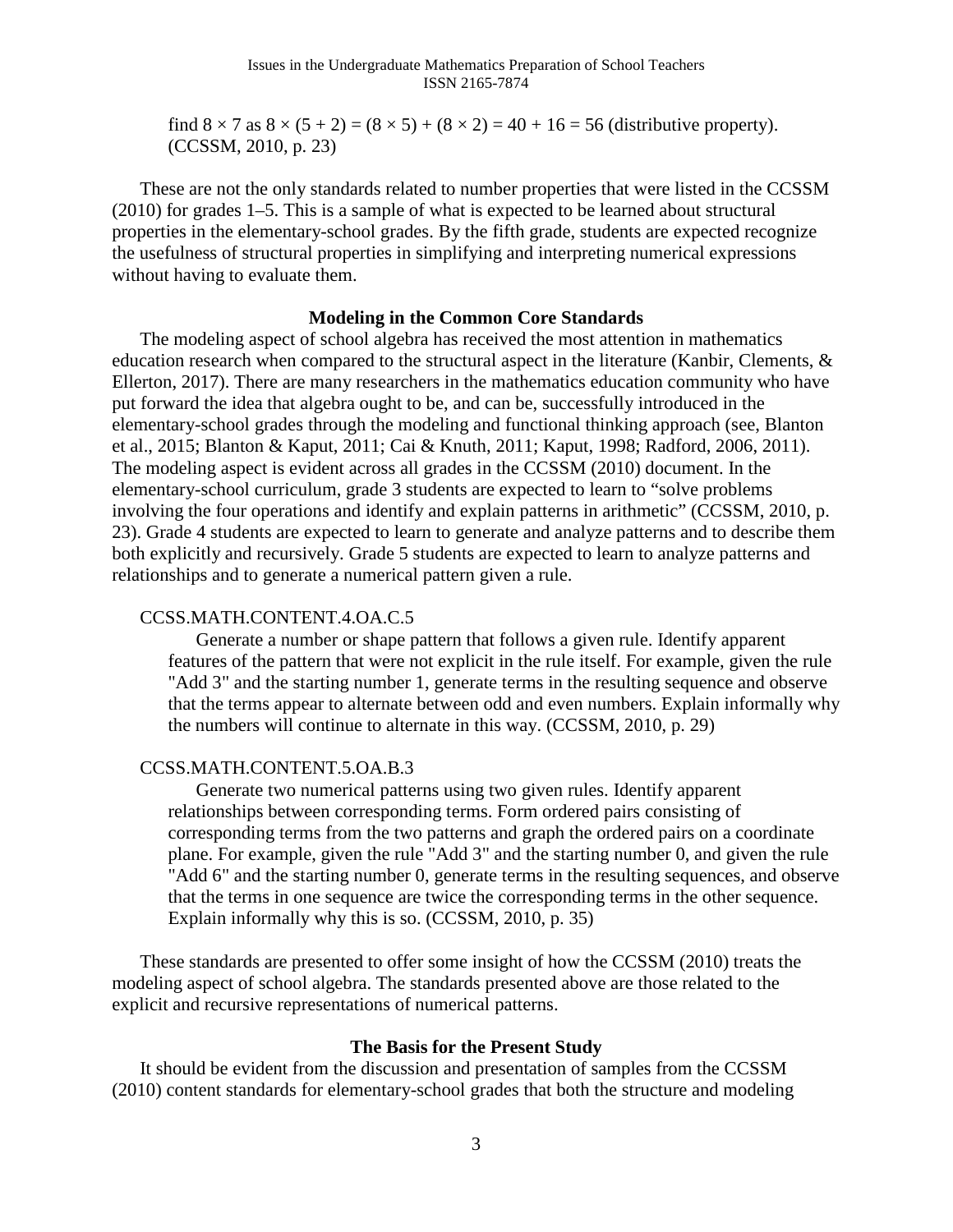treatments of algebra, and of mathematics in general, are emphasized in the common core standards for mathematics. Furthermore, early algebra researchers, such as Kaput and colleagues (see Kaput, 2008; Kaput, Carraher, & Blanton, 2008) have defined school algebra as the study of structures, including those stemming from arithmetic, and also as the study of patterns, functions, and relations. It is from this perspective that I frame the present study. This study is concerned with the early algebra content that preservice elementary teachers are expected to teach upon completion of their teacher education programs.

In this study, I restricted my investigation to preservice teachers' knowledge of *structure* and *patterning* in mathematics. The following definitions for structure and patterning were used in this study. Structure refers to the use of number properties to solve and simplify problems in algebra. Patterning refers to expression of numerical patterns explicitly and recursively, and the ability to generate patterns given their *explicit* and *recursive* rules. Explicit representation of patterns allows one to find the value of any term in the pattern given the rule. Recursive representations are those rules that allow one to find the n<sup>th</sup> term of the pattern when the previous term is already known, in addition to the first term.

These definitions for structure and patterning are comparable to those used by Kanbir, Clements, and Ellerton (2017). Kanbir and colleagues investigated seventh-grade students' knowledge and understandings of structural properties of real numbers and their ability to recognize and describe patterns explicitly and recursively. The present study is an investigation of whether preservice elementary teachers, in their final content-related mathematics methods course, can do the same. I investigated whether the participating preservice teachers had strong knowledge and understanding of structural properties, and whether they could represent number patterns explicitly and recursively. As previously shown, elementary-school students are expected to learn about number properties as well as explicit and recursive expressions of numerical patterns by the end of the fifth grade according to the Standards document prepared by CCSSM (2010). The theme of patterns, relations, functions, and structure in mathematics is evident across all grades in the NCTM (2000) Standards. So, if preservice elementary teachers are to be effective teachers, they must have thorough knowledge and strong understandings of the mathematics content that they are expected to teach upon completion of their teacher preparation programs.

### **Related Literature**

Despite the revamping of mathematics school curricula to include early algebra, evidence from research indicate that students' difficulties with algebra persist (Kanbir et al., 2017). It is not evident that the kind of algebra learning expected from the authors of the Standards documents (CCSSM, 2010; NCTM, 2000, 2006) is happening in the classrooms (Kanbir et al., 2017). You (2006) attributed students' challenges with school algebra to the kind of mathematics instruction they received in the schools. I contend that the algebra instruction recommended by the NCTM (2000) and in the CCSSM (2010) is not occurring in the elementary and middleschool grades because many beginning teachers are not prepared to teach the mathematics recommended in the Standards documents. Ellerton and Clements (2011), for example, conducted a study investigating prospective middle-school mathematics teachers knowledge of equations and inequalities. They found that many of the preservice teachers seeking a middleschool teacher certification who participated in their study did not have strong understandings of the mathematics they were expected to teach after completing their teacher education programs.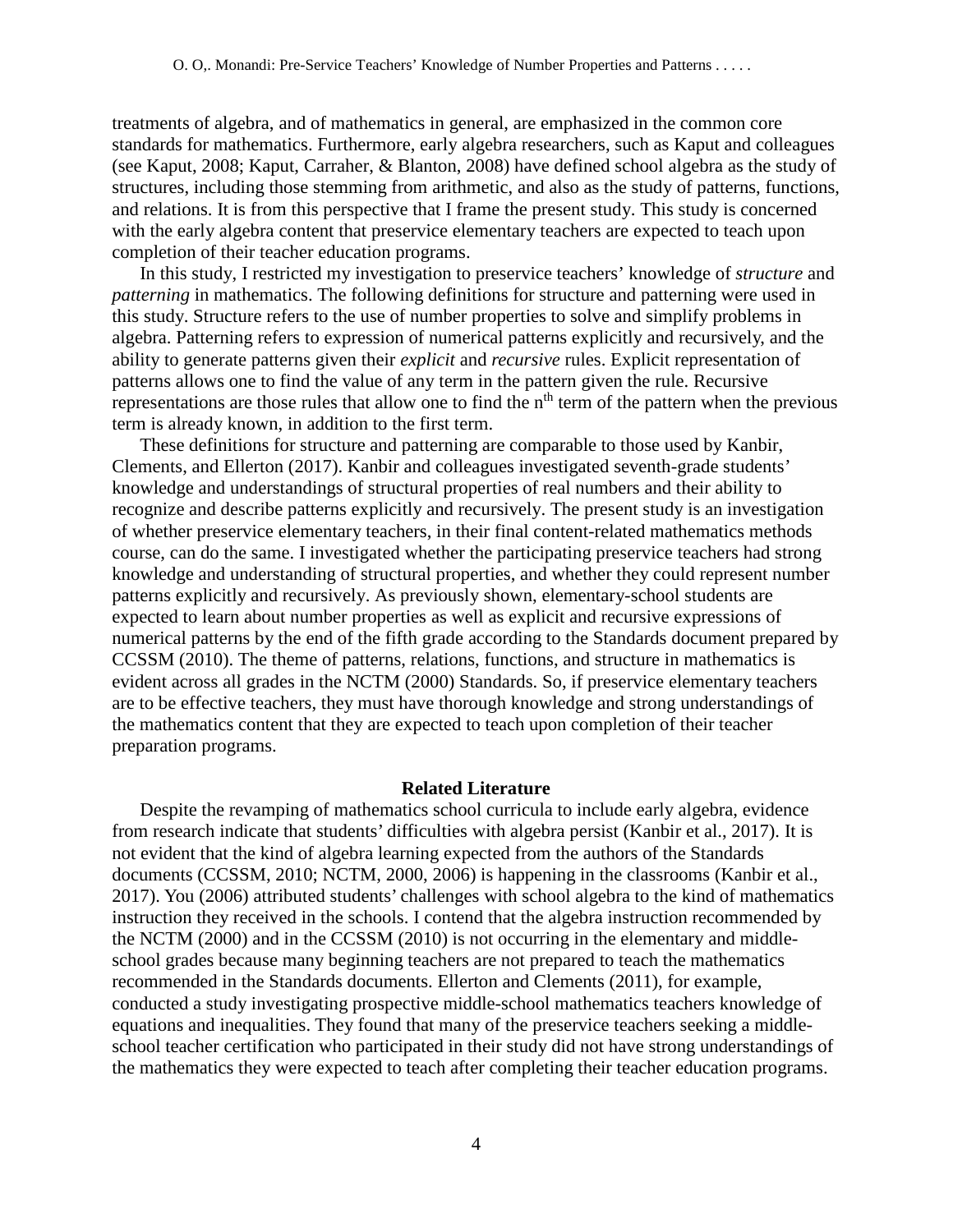In the case for structural properties, Ding, Li, and Capraro (2013) and Ding (2016) conducted studies in which they investigated preservice teachers' knowledge for teaching the associative property of multiplication. They found that the participating preservice teachers had trouble differentiating between the associative properties and the commutative properties. They also found that most preservice teachers in their studies "were unable to use concrete contexts (e.g., pictorial representations and word problems) to illustrate [the associative property] of multiplication conceptually, particularly due to a fragile understanding of multiplication" (p. 36). In their study, Ding et al. (2013) also found that the textbooks used by preservice teachers did not provide conceptual support for teaching the associative property of multiplication—both at the university and the elementary-school levels.

The studies of Kanbir et al. (2017) and Ma (1999) support the idea that learning algebra is not a unidimensional trait. Kanbir et al. (2017) found that learning algebra from the structural perspective did not support the modeling aspect. Likewise, learning algebra from the modeling perspective did not support the structural aspect. To receive a full and comprehensive treatment of school algebra, students should be afforded opportunities to learn algebra from both the structural and modeling aspect. Ma (1999) contended that Chinese elementary-school teachers had stronger understandings of structure in elementary mathematics when compared to their counterparts in United States. Ma argued that an effective elementary-school teacher needed to attend to strong knowledge of structure in mathematics. Kanbir et al. (2017) proposed that if Ma's (1999) claim were to be accepted, then knowledge of structure in algebra ought to be emphasized and given a significant level of focus in teacher preparation. In my study, I do not engage in the debate of which approach toward school algebra is more effective. I contend that students should be afforded the opportunities to experience algebra through both structure and modeling.

#### **Methods**

In this study, I investigated preservice elementary teachers' knowledge of the associative properties for addition and multiplication and the distributive property. I also investigated what preservice elementary teachers (PETs) knew about explicit and recursive representation of number patterns before and after instruction. The following research questions were used to guide this study:

1. Were there statistically significance differences in the overall performance of PETs on the pretest and posttest measures?

2. Were there statistically significance differences in the performance of PETs on the structural components of the pretest and posttest measures?

3. Were there statistically significance differences in the performance of PETs on the patterning components of the pretest and posttest measures?

4. Were PETs able to recognize the usefulness of the associative properties for addition and multiplication, and the distributive property, in simplifying numerical expressions before instruction?

5. What knowledge did the class of PETs exhibit about recursive and explicit representations of number patterns, before and after instruction?

**Study Design, Participants, and Procedure.** This study featured a pretest-posttest design. The data used in this study were based on performances on pre- and post-teaching algebra tests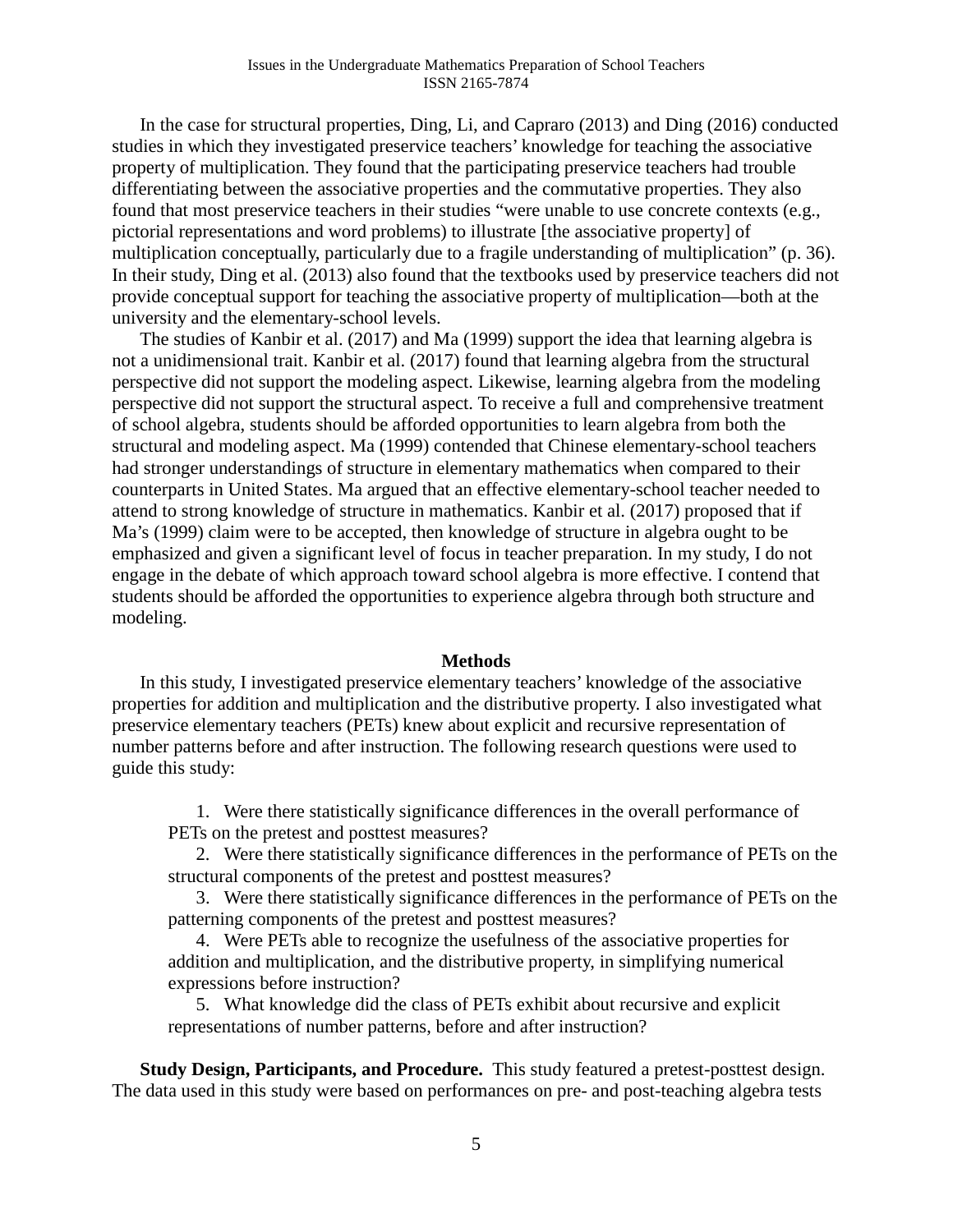that were administered to PETs. The PETs who participated in this study were enrolled in a mathematics methods course for preservice elementary teachers at a large public university in U.S. Midwest. This mathematics methods course (hereafter "MFT2") was the final mathematics content-related course that the PETs were required to take in partial fulfilment of their teacher preparation program. In this program, there were two mathematics courses that were required for pre-service teachers, and MFT2 was the second and final course in the sequence.

MFT2 was a semester-long course that was divided into three units: algebra, geometry, and measurement. Each of these units received about the same amount of instructional time. This study is concerned with the algebra unit of MFT2 which lasted for approximately 5 weeks. There were no measures taken to control who was enrolled in MFT2. Given the reality of the university's procedures for course enrollment, PETs could not be randomly selected to join MFT2. Eighteen PETs were enrolled in the course. Seventeen of them gave permission to have their pre- and post-teaching algebra tests used in this study.

The algebra unit of the MFT2 course included additional topics on number properties and patterning that were not part of the regular syllabus. The pre- and post-teaching algebra tests designed by Kanbir et al. (2017) were adopted and used in this study with permission. Kanbir et al. (2017) designed the tests to assess students' knowledge and understanding of the associative properties for addition and multiplication and the distributive property as well as students' knowledge of explicit and recursive representations of number patterns. Both the pretest and posttest had 15 questions. Question 12 had two parts to it, and question 14 had three parts to it. So, there was a total of 18 items on both tests. All 18 items were open-ended questions. PETs were given 1 hour to complete the pretest and posttest when each was administered.

#### **Data Analysis**

Responses to the pretest and posttest were coded for correctness as wells as strategy employed. After the responses had been coded for correctness, the pretest and posttest measures were scored, and each participating PET was assigned an overall score for each test. There were 18 items on each of the tests used in this study; Nine of them pertained to the use of structural properties; and the other 9 items pertained to explicit and recursive representation of number patterns. Each participating PET was also assigned a score for structure and for pattern for both the pretest and posttest.

After responses had been coded according to correctness, the overall score and scores related to the both structural and patterning components of both the pretest and posttest were recorded and analyzed quantitatively. Some of the questions, like those shown in Figure 1, were coded for both correctness and strategy. These types of questions were generally expected to be easy for PETs, but I was interested in examining whether strategies PETs used would change after instruction had taken place.

#### **Results**

Descriptive statistics of the pretest and posttest data are shown in Table 1. A paired-samples t-test was conducted to test for differences in the performance of PETs on the pretest and posttest measures. The paired-samples t-test was conducted three times to address the first, second, and third research questions. The first paired-samples t-test was conducted to test whether there was a significant difference in the overall performance of PETs on the pretest and posttest. This test was significant, t (16) = -5.59, n = 17, p < .001. There was a statistically significant difference in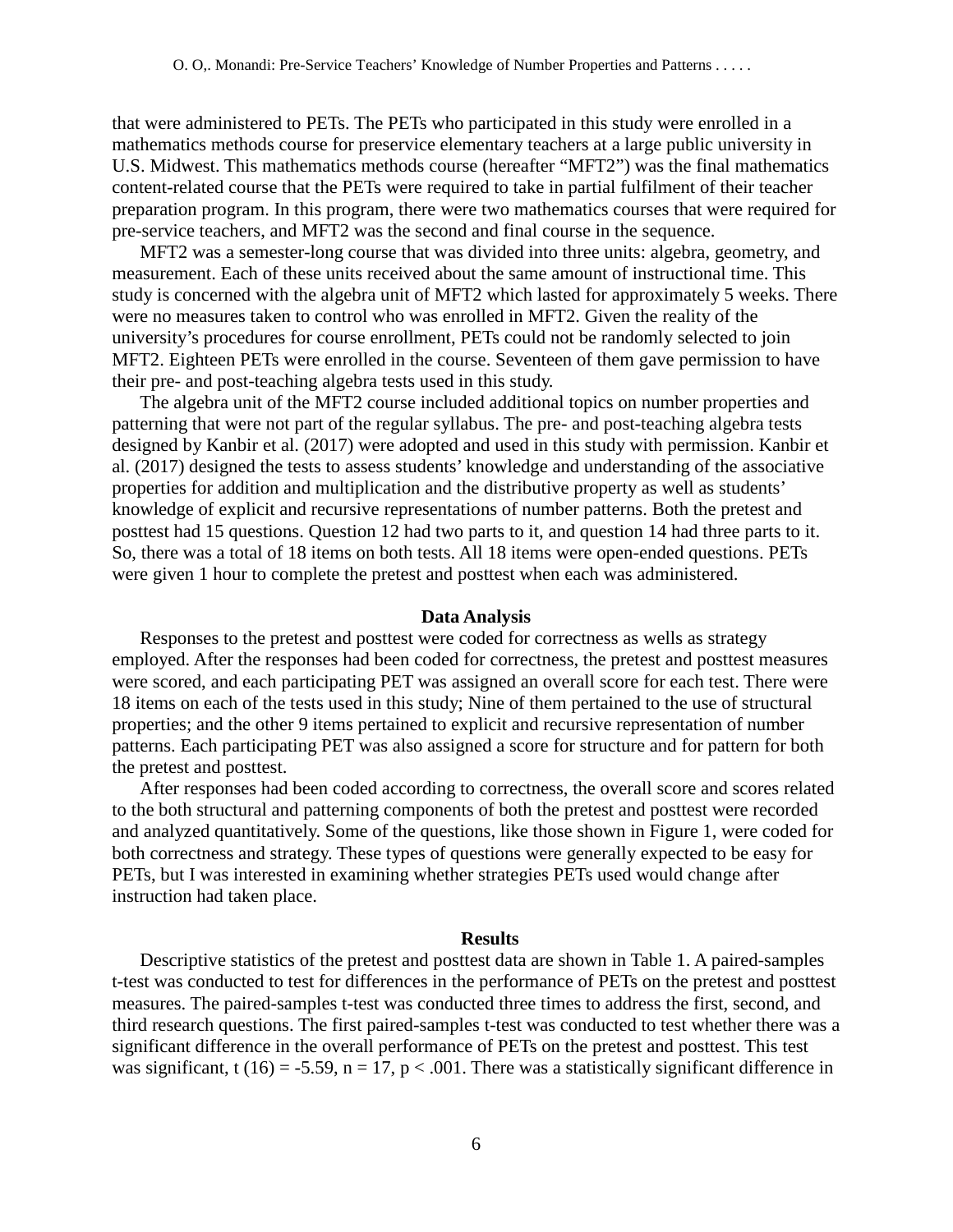the overall performance of PETs on the pretest and posttest. On average, pretest scores ( $M =$ 11.29,  $SD = 2.76$ ) were 3.71 points lower than posttest scores ( $M = 15.00$ ,  $SD = 2.00$ ).

| <b>Pretest</b>                                                          | <b>Posttest</b>                                                      |
|-------------------------------------------------------------------------|----------------------------------------------------------------------|
| Q3: Suppose you were asked to calculate                                 | Q3: Suppose you were asked to calculate                              |
| the value of $940 + (60 + 403)$ in your head                            | the value of $920 + (80 + 533)$ in your head                         |
| (without writing anything down or using a                               | (without writing anything down or using a                            |
| calculator). How would you do it, and which                             | calculator). How would you do it, and which                          |
| property would you be using?                                            | property would you be using?                                         |
|                                                                         |                                                                      |
| Q15: What would be a quick method of                                    | Q15: What would be a quick method of                                 |
| finding the value of 64 $\times$ ( $\frac{1}{32} \times 120$ ), without | finding the value of $48 \times (\frac{1}{24} \times 150)$ , without |
| using a calculator?                                                     | using a calculator?                                                  |

*Figure 1***.** Sample of questions that were for both correctness and strategy.

|           |           | Mean  | N  | <b>SD</b> | <b>SE</b> |
|-----------|-----------|-------|----|-----------|-----------|
| Overall   | Pre-test  | 11.29 | 17 | 2.76      | .668      |
|           | Post-test | 15.00 | 17 | 2.00      | .485      |
| Structure | Pre-Test  | 6.76  | 17 | 1.35      | .327      |
|           | Post-Test | 8.18  | 17 | 1.02      | .246      |
| Pattern   | Pre-Test  | 4.82  | 17 | 2.01      | .487      |
|           | Post-Test | 6.82  |    | 1.55      | .376      |

| <b>Table 1</b>                                          |
|---------------------------------------------------------|
| Descriptive Statistics of the Pretest and Posttest Data |

The second paired-samples t-test was conducted to test whether there was a significant difference in the performance of PETs on the structural components of the pretest and posttest. This test was also significant, t (16) = -3.59, n = 17, p = .002. There was a statistically significant difference in the performance of PETs on the structural components of the tests. On average, scores of the structural component on the pretest  $(M = 6.76, SD = 1.35)$  were 1.42 points lower than scores of the same component on the posttest  $(M = 8.18, SD = 1.02)$ .

The third paired-samples t-test was conducted to test whether there was a significant difference in the performance of PETs on the patterning component of both the pretest and posttest. This test was also significant, t (16) = -3.63, n = 17, p = .002. There was a statistically significant difference in the performance of PETs on the patterning components of the tests. On average, scores of the patterning component on the pretest  $(M = 4.82, SD = 2.00)$  were 2 points lower than scores of the same component on the posttest  $(M = 6.82, SD = 1.55)$ .

The fourth research question was addressed by examining the type of responses that PETs gave to select questions pertaining to structure on both the pretest and posttest. Figure 2 contains samples of questions pertaining to number structure that were in the pretest and posttest. Question 3 (Q3) was assessing PETs ability to recognize that the associative property (AP) for addition would be useful in simplifying the given number expression. Categorization of PETs responses to Q3 on the pretest and posttest is presented in Table 2. On the pretest, some of the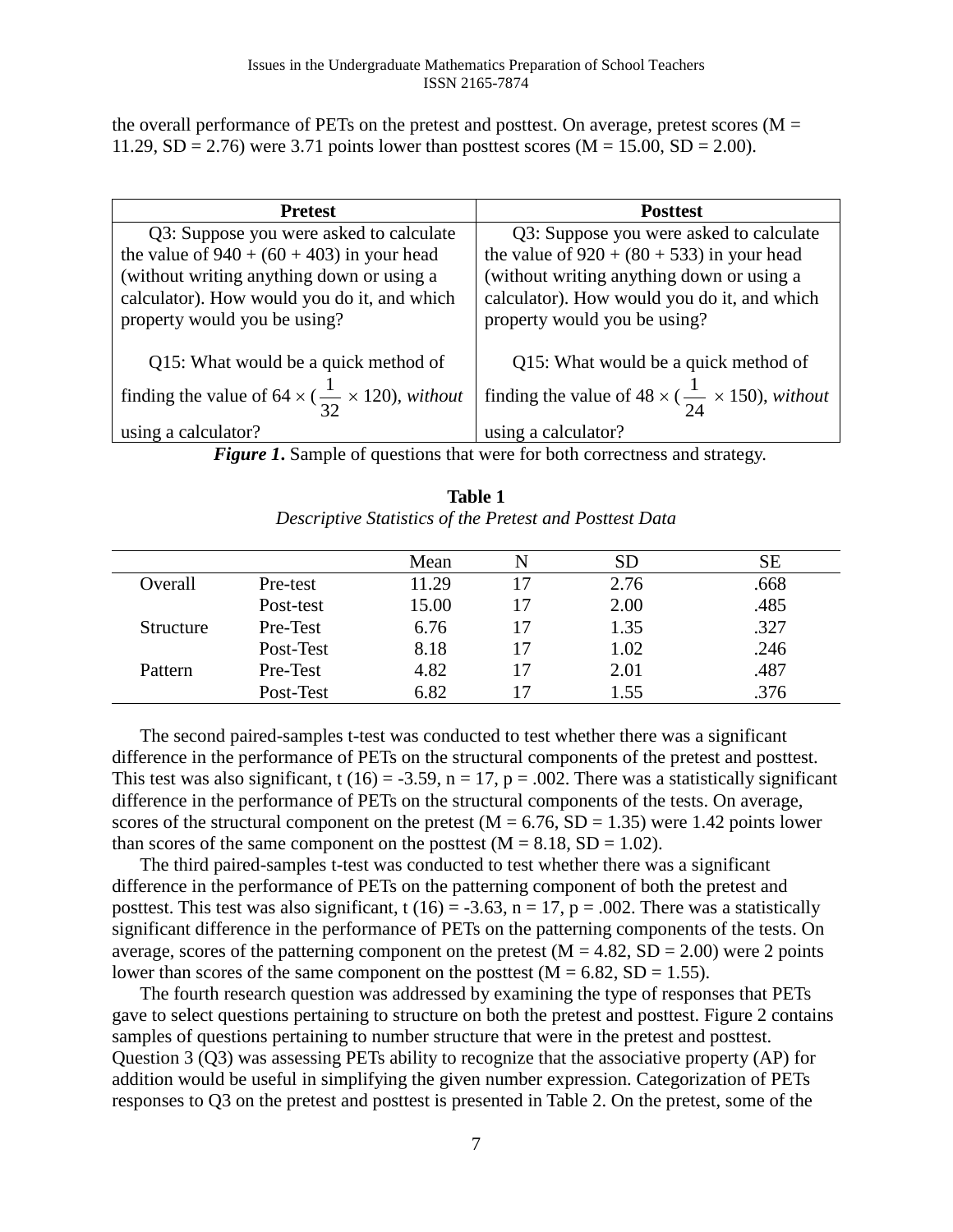respondents recognized the usefulness of associative property for addition. However, most of the respondent relied on the mnemonic PEMDAS (**P**arenthesis, **E**xponents, **M**ultiplication or **D**ivision, and **A**ddition or **S**ubtraction) or some other strategy. On the posttest, nearly all the respondents applied the associative property for addition to simplify the number expression in Q3.

| <b>Pretest</b>                                                                                                                                                                            | <b>Posttest</b>                                                                                                                                                                           |
|-------------------------------------------------------------------------------------------------------------------------------------------------------------------------------------------|-------------------------------------------------------------------------------------------------------------------------------------------------------------------------------------------|
| Q3: Suppose you were asked to calculate                                                                                                                                                   | Q3: Suppose you were asked to calculate                                                                                                                                                   |
| the value of $940 + (60 + 403)$ in your head                                                                                                                                              | the value of $920 + (80 + 533)$ in your head                                                                                                                                              |
| (without writing anything down or using a                                                                                                                                                 | (without writing anything down or using a                                                                                                                                                 |
| calculator). How would you do it, and which                                                                                                                                               | calculator). How would you do it, and which                                                                                                                                               |
| property would you be using?                                                                                                                                                              | property would you be using?                                                                                                                                                              |
| Q13: What would be a quick method of<br>finding the value of $7 \times 97 + 7 \times 3$ without<br>using a calculator? What is the property<br>which allows you to use that quick method? | Q13: What would be a quick method of<br>finding the value of $8 \times 96 + 8 \times 4$ without<br>using a calculator? What is the property<br>which allows you to use that quick method? |
| Q15: What would be a quick method of                                                                                                                                                      | Q15: What would be a quick method of                                                                                                                                                      |
| finding the value of 64 $\times$ ( $\frac{1}{32} \times 120$ ), without                                                                                                                   | finding the value of $48 \times (\frac{1}{24} \times 150)$ , without                                                                                                                      |
| using a calculator?                                                                                                                                                                       | using a calculator?                                                                                                                                                                       |

*Figure 2*. Sample of questions pertaining to number structure.

|                                                            |                   | Frequency | Percent |
|------------------------------------------------------------|-------------------|-----------|---------|
| Pre-Test                                                   | Correct, PEMDAS   |           | 41.2    |
| Correct, AP<br>Correct, Other<br>Incorrect, Other<br>Total |                   |           | 29.4    |
|                                                            |                   | 3         | 17.6    |
|                                                            | Incorrect, PEMDAS |           | 5.9     |
|                                                            |                   |           | 5.9     |
|                                                            |                   | 17        | 100.0   |
| Post-Test                                                  | Correct, AP       | 16        | 94.1    |
|                                                            | Incorrect, AP     |           | 5.9     |
|                                                            | Total             |           |         |

**Table 2** Categorization of Responses to Q3

Even though some of the PETs recognized that the associative property for addition could be applied to Q3 on pretest, many of them were not able to name the property before instruction. A sample response to Q3 on the pretest is presented in Figure 3. This observation was not unique to Q3. Similar observations were made on similar question-items. For Question 13 (Q13), PETs were expected to recognize that the distributive property (DP) would be useful in simplifying the given number expression. Table 3 shows the categorization of PETs responses to Q13 on the pretest and posttest. On the pretest, none of the respondents recognized the usefulness of the distributive property. Most of the respondent relied on PEMDAS or some other strategy. On the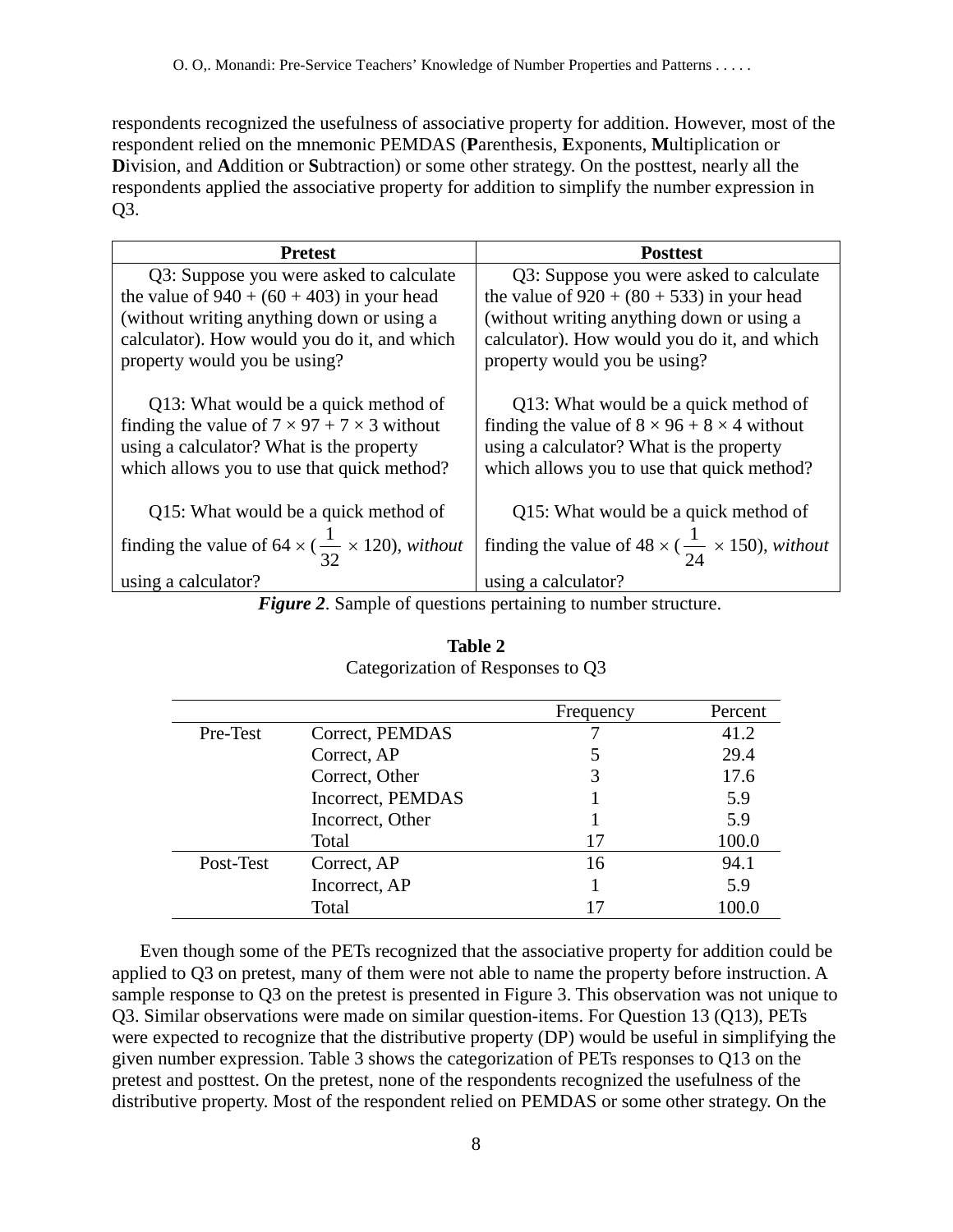posttest, nearly all the respondents applied the distributive property to simplify the number expression in Q3.

3. Suppose you were asked to calculate the value of  $940 + (60 + 403)$  in your head (without writing anything down, or using a calculator). How would you do it, and which property would you be using?

 $\pm$  don't remember what the property is called but<br> $\pm$  would almost do it like a number line.<br>940 would be rny first number then  $\pm$  kines by<br>adding 60 I would get 1000 then adding 403<br> $\pm$  b get 1403.<br>Figure 3. Sample

|           |                   | Frequency | Percent |
|-----------|-------------------|-----------|---------|
| Pre-Test  | Correct, PEMDAS   | 4         | 23.5    |
|           | Correct, Other    |           | 11.8    |
|           | Incorrect, PEMDAS |           | 11.8    |
|           | Incorrect, DP     |           | 5.9     |
|           | Incorrect, Other  | 8         | 47.1    |
|           | Total             | 17        | 100.0   |
| Post-Test | Correct, DP       | 16        | 94.1    |
|           | Incorrect, DP     |           | 5.9     |
|           | Total             |           | 100.0   |

**Table 3** Categorization of Responses to Q13

Question 15 (Q15) was assessing PETs ability to recognize that the associative property (AP) for multiplication would be useful in simplifying the given number expression. Table 4 below show categorization of PETs responses to Q15 on the pretest and posttest, respectively. On the pretest, some of the respondents recognized the usefulness of associative property for multiplication. However, most of the respondent relied on PEMDAS or some other strategy. On the posttest, nearly all the respondents applied the associative property for multiplication to simplify the number expression in Q15. On both the pretest and posttest, one of the PETs incorrectly applied the distributive property to Q15.

The fifth research question was addressed by examining the type of responses that PETs gave to questions pertaining to pattern in algebra on both the pretest and posttest. Figure 4 contains samples of questions about patterning that were in the pretest and posttest. A majority of the participating PETs answered Question 4 (Q4) correctly on the pretest. However, many of them had circled the question-item or had placed a question mark or some other indicator around Q4.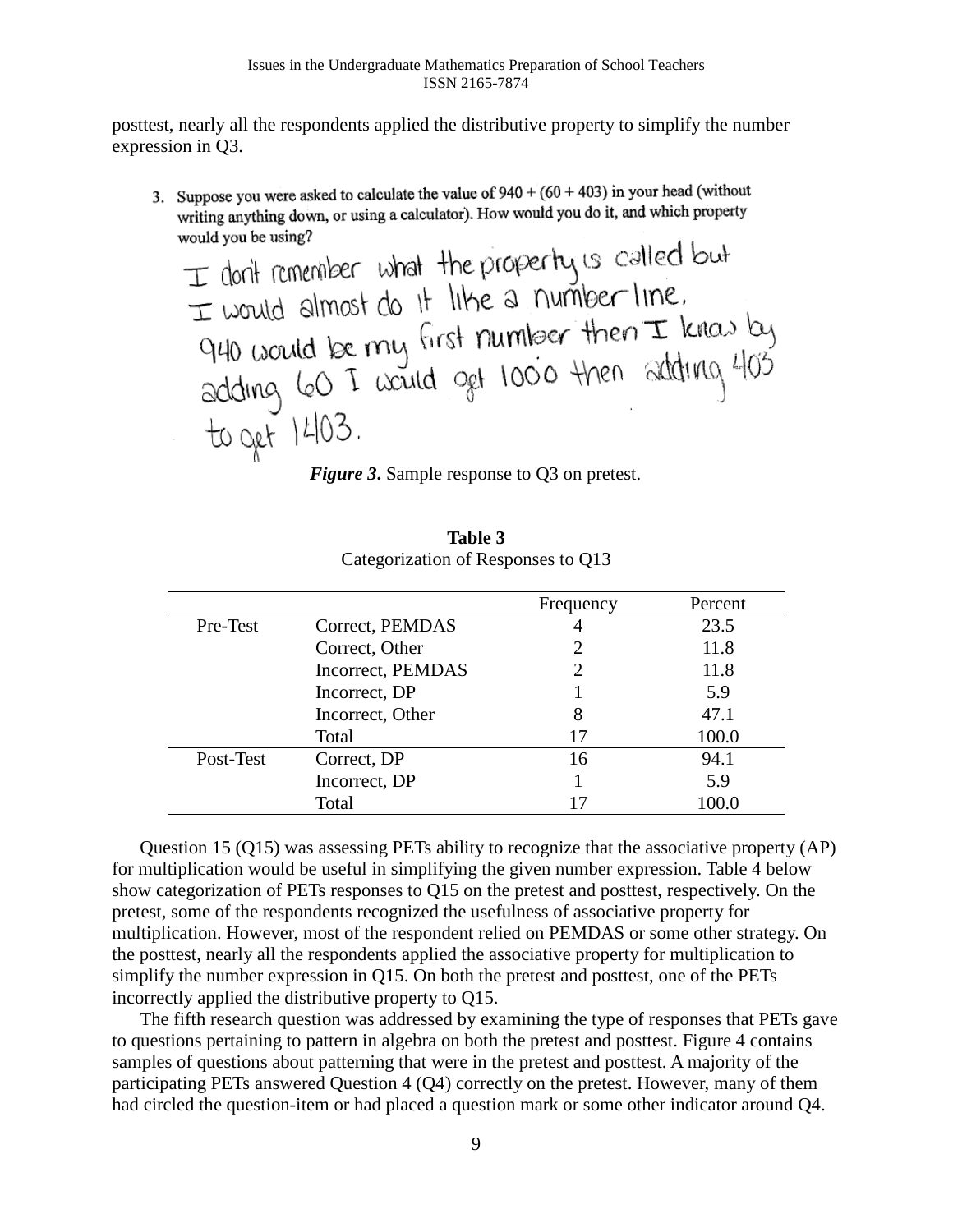O. O,. Monandi: Pre-Service Teachers' Knowledge of Number Properties and Patterns . . . . .

|                                     | тамм т            |           |         |  |
|-------------------------------------|-------------------|-----------|---------|--|
| Categorization of Responses to Q 15 |                   |           |         |  |
|                                     |                   | Frequency | Percent |  |
| Pre-Test                            | Correct, PEMDAS   | 3         | 17.6    |  |
|                                     | Correct, AP       | 6         | 35.3    |  |
|                                     | Incorrect, PEMDAS |           | 29.4    |  |
|                                     | Incorrect, Other  | 2         | 11.8    |  |
|                                     | Incorrect, DP     |           | 5.9     |  |
|                                     | Total             | 17        | 100.0   |  |
| Post-Test                           | Correct, AP       | 14        | 82.4    |  |
|                                     | Incorrect, AP     |           | 5.9     |  |
|                                     | Incorrect, Other  |           | 5.9     |  |
|                                     | Incorrect, DP     |           | 5.9     |  |
|                                     | Total             | 17        | 100.0   |  |

**Table 4**

A sample response to Q4 on the pretest is presented in Figure 5. I hypothesize that many of the PETs had seen this type of problem in their prior algebra experience, but the subscript notation was new to them. So, this new notation may have created confusion about was expected for Q4. On posttest, all responses to Q4 were correct.

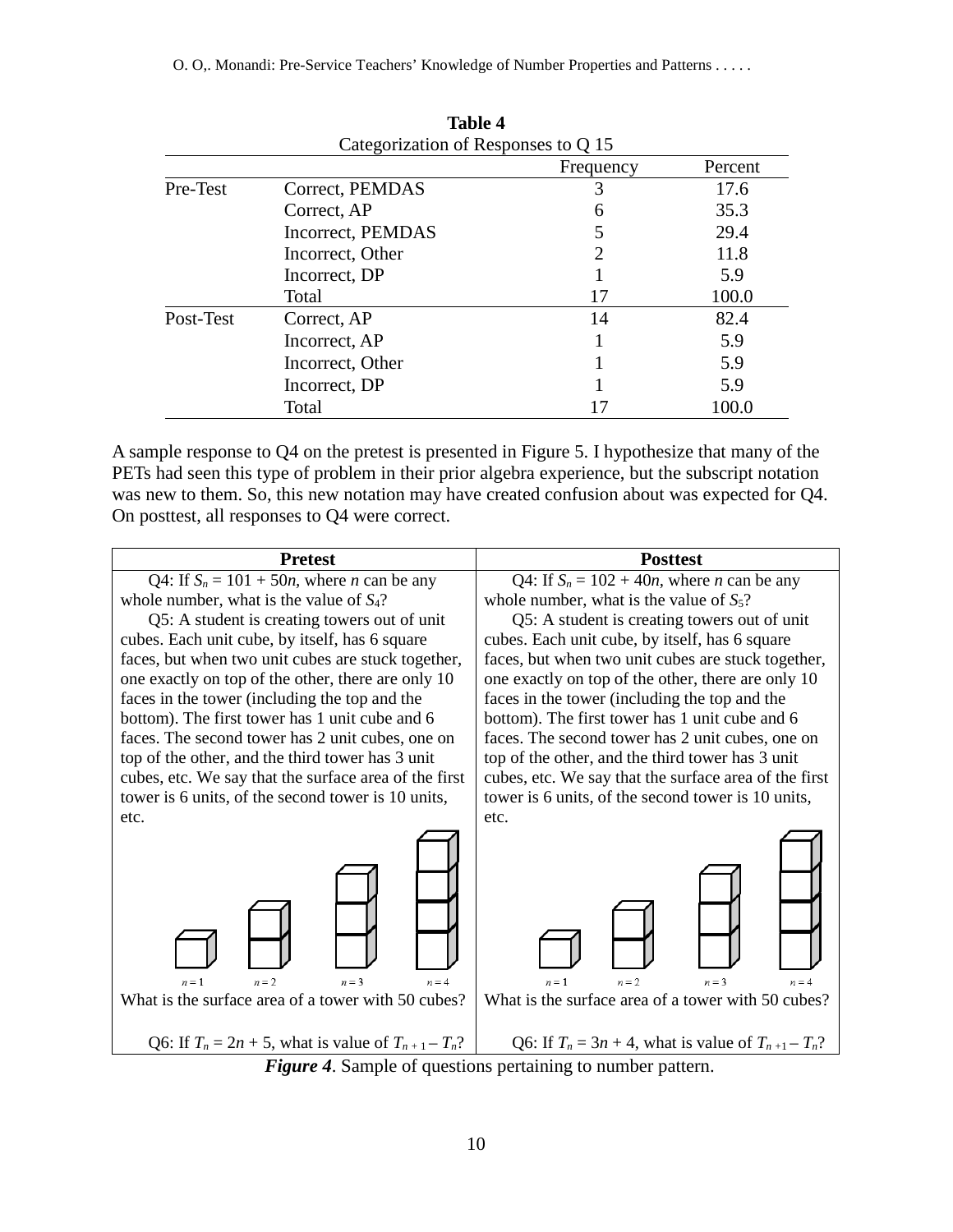4. If  $S_n = 101 + 50n$ , where *n* can be any whole number, what is the value of  $S_4$ ?

 $101 + 50(4)$ <br> $101 + 700 = 301$ 

*Figure 5.* Sample response to Q4 on pretest.

On the pretest, only 41% of the responses to Question 5 (Q5) were correct. There were various reasons PETs incorrectly answered Q5. Some of the PETs tried to answer this question through systematic brute force; they tried to list the number of square faces for all stackings of cubes from a tower of 1 cube to a tower of 50 cubes. Some of the PETs overcounted the number of square faces as more cubes were added to the tower; they included the bottom face that is no longer counted once the cube has been stacked to the tower. Most of those who correctly answered Q5 on the pretest were able to do so because they identified the appropriate rule for generalization. On the posttest, 82% of the responses to Q5 were correct. Question 6 (Q6) was especially challenging to PETs both before and after instruction. All of the responses to Q6 on the pretest were incorrect, and only 29% of the responses were correct on the posttest.

### **Discussion**

The results of this study show that the participating preservice elementary teachers did not have strong understandings of the usefulness of the associative and distributive properties in simplifying numerical expressions at the pretest stage. According to intended curriculum in the CCSSM (2010) documents, fifth-grade students are expected to recognize the usefulness of number properties in simplifying and interpreting numerical expressions. There is reason to suspect that this is not happening in schools. Kanbir et al. (2017) found that seventh-grade students in their study, at the pre-intervention stage, hardly had any knowledge of the associative and distributive properties and were not able to recognize the usefulness of these properties in simplifying expressions. The preservice elementary teachers that were part of this study had completed their elementary and secondary-school education in the Standards era, and yet they did not have thorough understandings of the applicability of number properties prior to instruction. This indicates that the NCTM (2000, 2006) and CCSSM (2010) intended curriculum had not had the effect that was desired by those who prepared the Standards documents.

Similarly, these participating preservice elementary teachers did not have strong knowledge of number pattern prior to instruction. In the CCSSM (2010) document, fifth-grade students are expected to learn to analyze patterns and relationships and to generate a numerical pattern given a rule. Kanbir et al. (2017) found that seventh-grade students in their study, at the preintervention stage, scarcely had any knowledge of recursive or explicit representation of patterns. Blanton et al. (2015) wrote that poor preparation of teachers to teach early algebra would only leave young students vulnerable to failure. I contend that the failure had occurred. The remedy is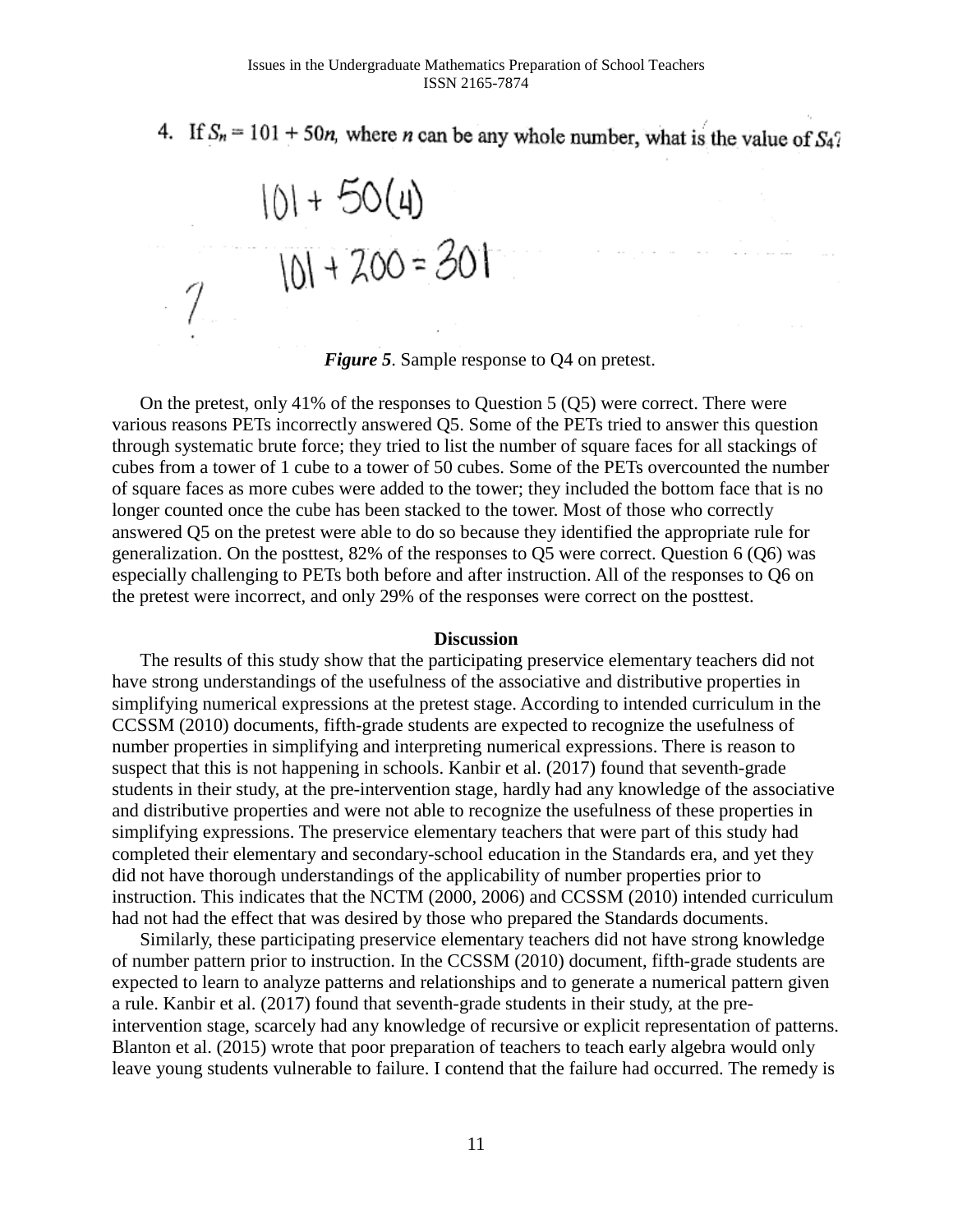to ensure preservice teachers are afforded adequate support and learning opportunities to meet the current standards for early algebra.

### **Implications**

Because of the design of this study, it would not be appropriate to make far-reaching claims about all preservice elementary teachers. The sample of preservice elementary teachers that participated in this study was not randomly selected. Because of the nature of enrollment at the university where this study was conducted, it was not possible to randomly select those who would enroll in MFT2. However, the results of this study are still useful and meaningful. These results indicate that the class of preservice teachers that was the subject of this investigation did not have thorough understanding, at the pretest stage, of the content they were eventually expected to teach. The MFT2 was helpful to the preservice teachers that took part in the course. Statistical results indicate that there were statistically significant pretest-posttest gains. Similar investigations are recommended with different samples of preservice elementary teachers at different teacher preparation programs. Further investigations with a retention component, like that reported by Kanbir et al. (2017), would be particularly illuminating on whether preservice teachers retain new knowledge several weeks after instruction has taken place.

### **References**

- Blanton, M. L., & Kaput, J. J. (2005). Characterizing a classroom practice that promotes algebraic reasoning. *Journal for Research in Mathematics Education, 36*(5), 412–446.
- Blanton, M. L., & Kaput, J. J. (2011). Functional thinking as a route into algebra in the elementary grades. In J. Cai, & E. Knuth (Eds.), *Early algebraization: A global dialogue from multiple perspectives* (pp. 5–23). Heidelberg, Germany: Springer.
- Blanton, M. L., Stephens, A., Knuth, E., Gardiner, A. M., Isler, I., & Kim, J.-S. (2015). The development of children's algebraic thinking: The impact of a comprehensive early algebra intervention in third grade. *Journal for Research in Mathematics Education, 46*(5), 511–558.
- Carraher, D. W., Schliemann, A. D., & Schwartz, J. L. (2008). Early algebra is not the same as algebra early. In J. J. Kaput, D. W. Carraher, & M. L. Blanton (Eds.), *Algebra in the early grades* (pp. 235–272). New York, NY: Lawrence Erlbaum Associates.
- Cai, J., & Knuth, E. (2011). *Early algebraization: A global dialogue from multiple perspectives*. Heidelberg, Germany: Springer.
- Ding, M. (2016). Developing preservice elementary teachers' specialized content knowledge: the case of associative property. *International Journal of STEM Education*, *3*(9), 1–19. doi:10.1186/s40594-016-0041-4
- Ding, M., Li, X., & Capraro, M. M. (2013). Preservice elementary teachers' knowledge for teaching the associative property of multiplication: A preliminary analysis. *The Journal of Mathematical Behavior, 32*, 36–52.
- Kanbir, S., Clements, M. A., & Ellerton, N. F. (2017). *Using design research and history to tackle a fundamental problem with school algebra*. New York, NY: Springer.
- Kaput, J. J. (2008). What is algebra? What is algebraic reasoning? In J. J. Kaput, D. W. Carraher, & M. L. Blanton (Eds.), *Algebra in the early grades* (pp. 5–11). New York, NY: Lawrence Erlbaum Associates.
- Kaput, J. J., Carraher, D. W., & Blanton, M. L. (Eds.). (2008). *Algebra in the early grades*. New York, NY: Lawrence Erlbaum Associates.